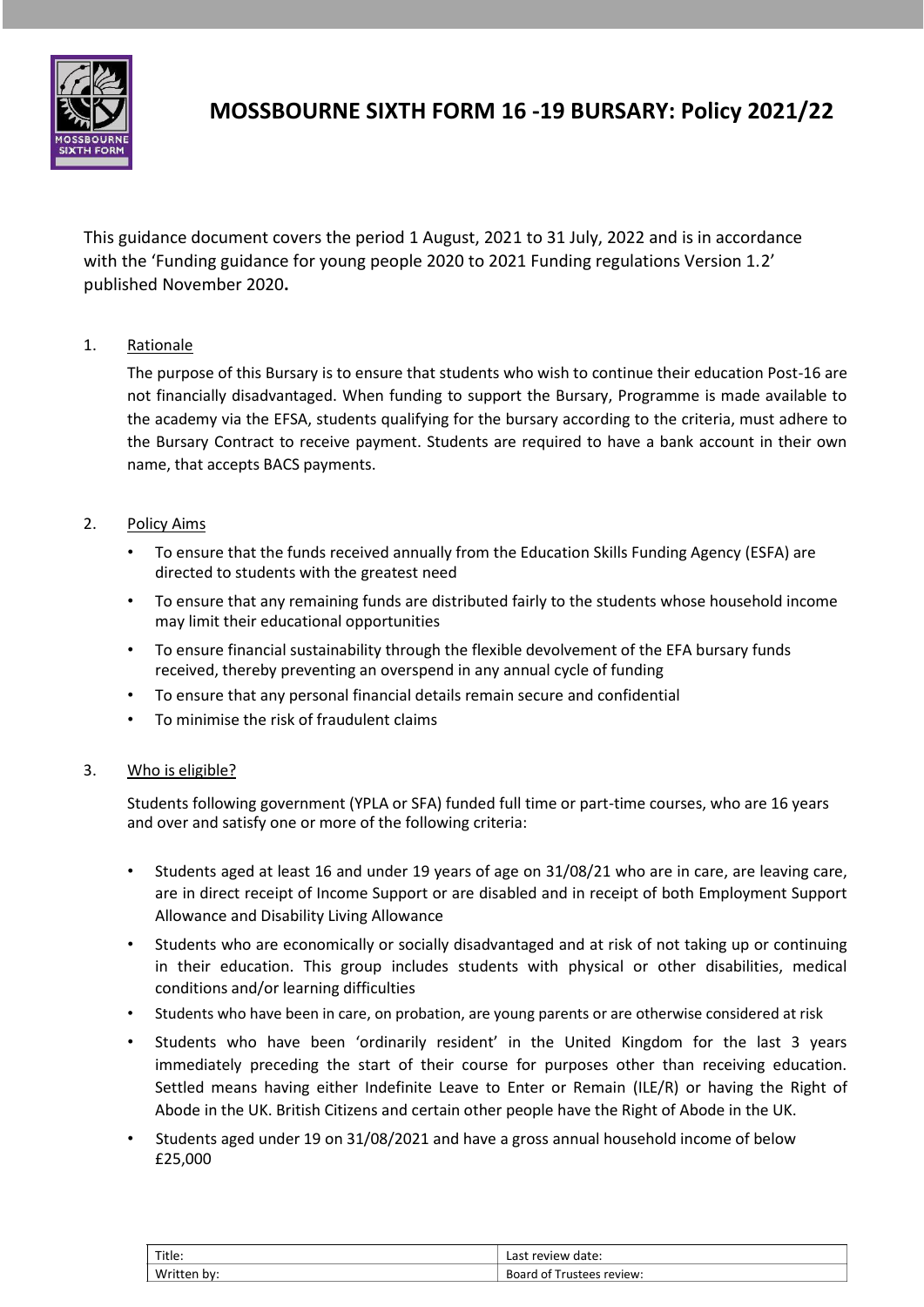

## 4. Who is not eligible for 16-19 Bursary Funding

- Students under 16 years of age or over 19 years of age on 31/08/21
- Students who do not meet the residency qualifications

#### 5. How 16-19 Bursary Fund is allocated

An annual bursary fund is allocated to the Academy by the ESFA. Students apply for the Bursary and successful applicants are classified as qualifying for the bursary at either Level 1 or Level 2.

Level 1: A student who is a Young Person in Care; a Care Leaver; a young person in receipt of Income Support; a disabled young person in receipt of Employment and Support Allowance who is also in receipt of a Disability Living Allowance. (annual bursary of £1200)

Level 2: Students whose household income is less than £25 000

The amount of bursary funding may vary for individuals and between academic years, as part of this allocation (10%) will be retained by the academy for a hardship fund to cover payments that may include, but are not limited to; book deposits, lunch costs, educational trips and visits. Each case will be considered on an individual basis. In addition, a 5% administrative cost will be applied. Eligible, in-year applicants (e.g. students affected by changes to household circumstances) will be provided for using the discretionary hardship fund.

#### 6. Bursary applications

All students must complete the relevant bursary application form which will be made available from  $4^{\text{th}}$  October 2021 and must submit both the form and required evidence no later than Friday, 15<sup>th</sup> October 2021.

To receive a bursary, students must be aged under 19 on 31st August in the academic year in which they start their programme of study and must satisfy ESFA residency criteria. Other evidence is explained in the application form.

Applications are assessed by the Head of Sixth Form and Sixth Form Administrator by 30<sup>th</sup> October in the year of application.

Students allocated the bursary will receive 8 monthly payments in arrears. In November a double payment, will be received, followed by monthly payments from December to June. The amount received is dependent on the information outlined above, and the number of bursary applicants.

#### 7. Notifying Students of Outcomes

Students will receive written notification of the outcome of their application for the Mossbourne Sixth Form Bursary via a letter published on ParentPAM.

| Title.          | $\mathbf{r}$<br>date:<br>20111<br>ົີ∿ພ<br>∾∨⊩<br>Lasi. |
|-----------------|--------------------------------------------------------|
| $\lambda$<br>bv | review:<br>∴ BO <sup>orr</sup><br>ิก1<br>.             |